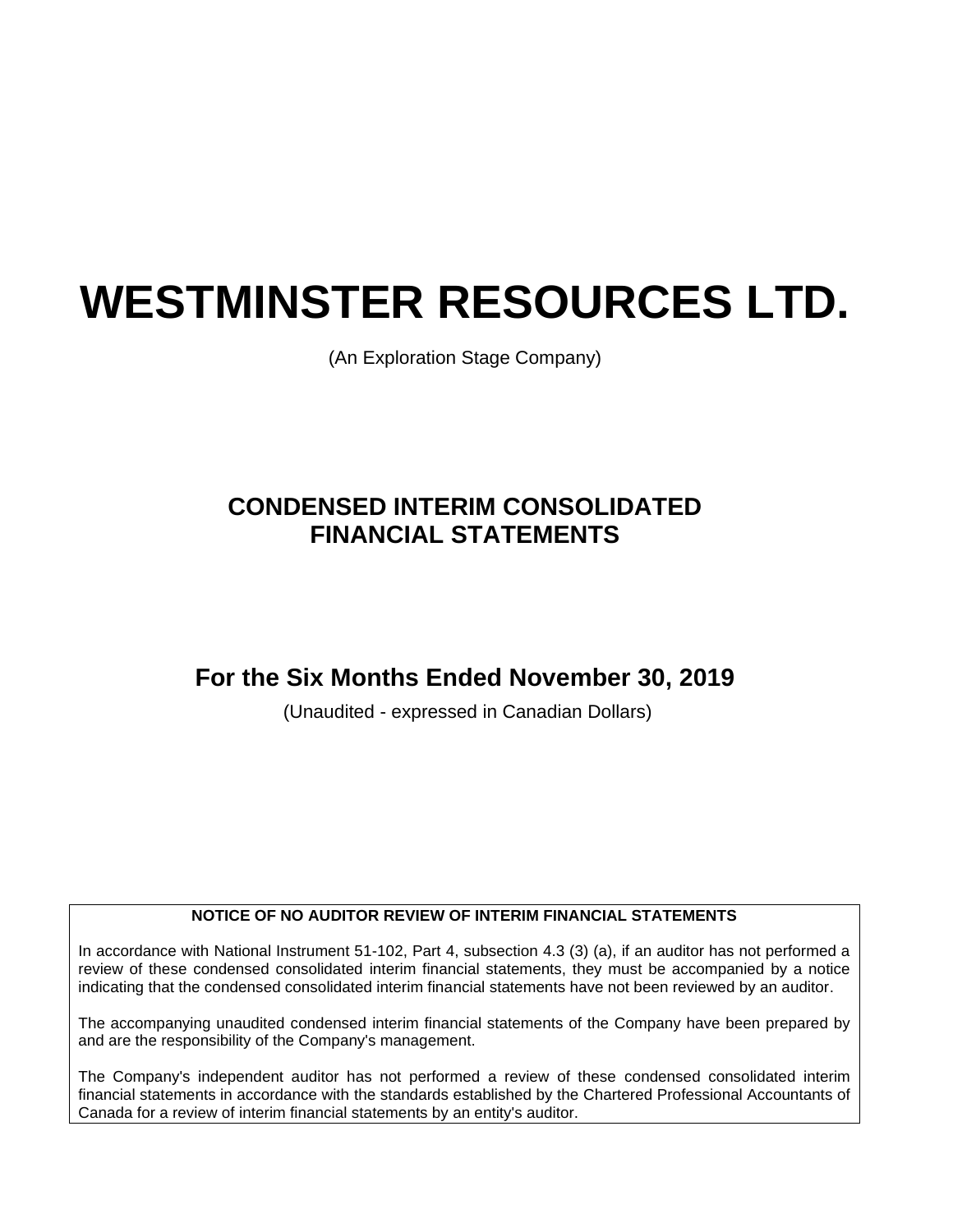# **Condensed Interim Consolidated Statements of Financial Position**

(Expressed in Canadian Dollars – Unaudited)

|                                            | November 30, 2019 | May 31, 2019    |
|--------------------------------------------|-------------------|-----------------|
| <b>Assets</b>                              |                   |                 |
| <b>Current</b>                             |                   |                 |
| Cash                                       | \$<br>18,636      | \$<br>9,719     |
| Accounts receivable (Note 6)               | 146,205           | 153,901         |
| Prepaid expenses                           |                   | 750             |
|                                            | 164,841           | 164,370         |
| <b>Non-Current</b>                         |                   |                 |
| Office lease (Note 3)                      | 198,041           |                 |
| Deposits                                   | 28,843            | 28,843          |
| Capital assets (Note 7)                    | 15,006            | 16,672          |
| Exploration and evaluation assets (Note 4) | 3,186,339         | 3,159,833       |
|                                            | \$<br>3,593,070   | \$<br>3,369,718 |
| Liabilities and shareholders' equity       |                   |                 |
| <b>Current liabilities</b>                 |                   |                 |
| Accounts payable (Note 6)                  | \$<br>274,216     | \$<br>442,988   |
| Accrued liabilities (Note 6)               | 930,507           | 603,013         |
| Lease liability (Note 3)                   | 157,775           |                 |
| Short-term borrowing (Note 8)              | 105,941           |                 |
|                                            | 1,468,439         | 1,046,001       |
| Long term lease (Note 3)                   | 36,297            |                 |
|                                            | 1,504,736         | 1,046,001       |
| <b>Shareholders' equity</b>                |                   |                 |
| Share Capital (Note 5)                     | 22,506,606        | 22,506,606      |
| Reserves (Note 5)                          | 2,289,468         | 2,289,468       |
| Deficit                                    | (22,707,740)      | (22, 472, 357)  |
|                                            | 2,088,334         | 2,323,717       |
|                                            | \$<br>3,593,070   | \$<br>3,369,718 |

*Nature of Operations and Going Concern – Note 1 Subsequent Event – Note 12*

Approved on behalf of the Board of Directors:

Signed *"Jason Cubitt"*, Director Signed *" Fred Tejada"*, Director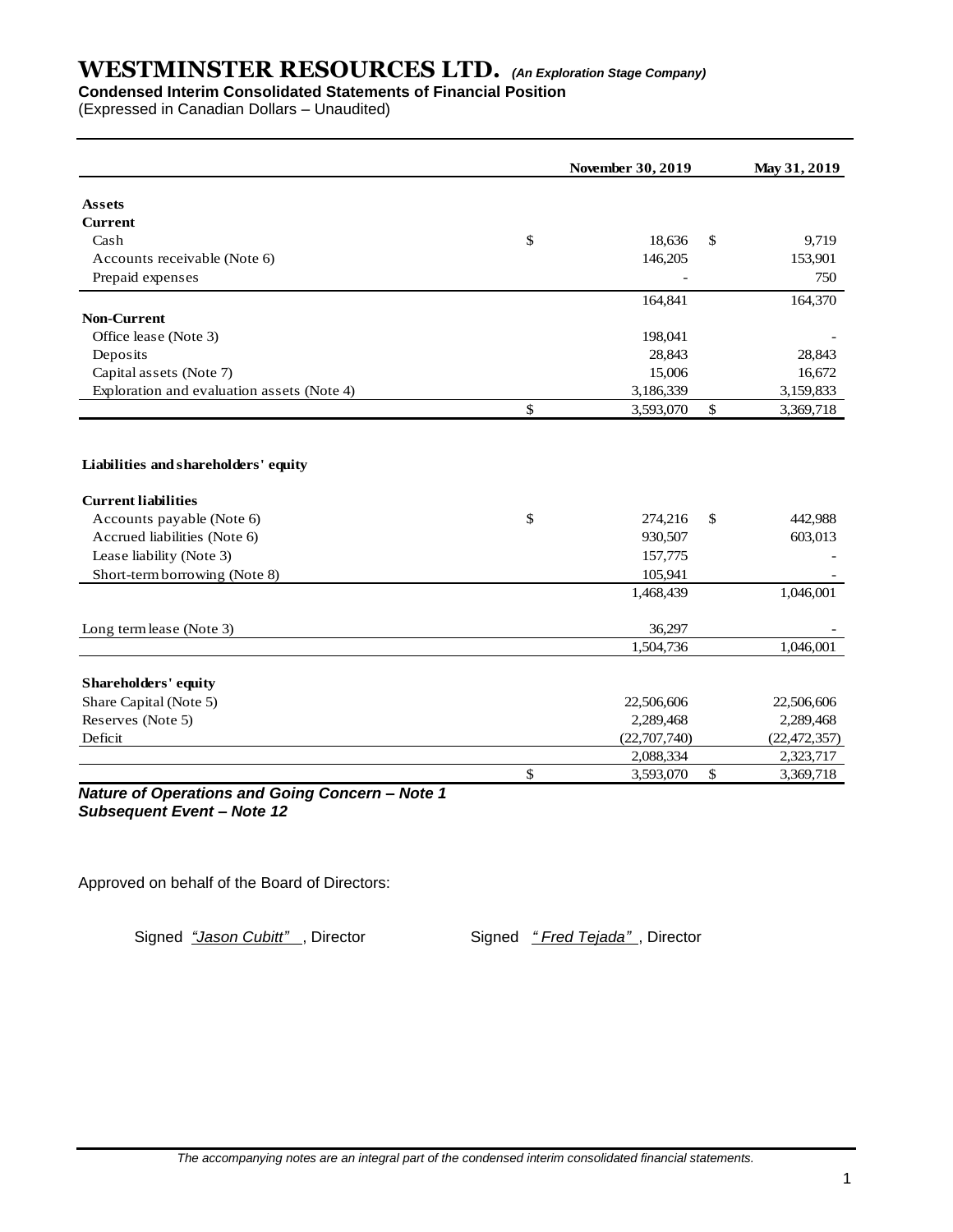# **WESTMINSTER RESOURCES LTD.** *(An Exploration Stage Company)* **Condensed Interim Consolidated Statements of Loss and Comprehensive Loss**

(Expressed in Canadian Dollars – Unaudited)

|                                             | <b>Three Months Ended</b><br>November 30, |             |                           | <b>Six Months Ended</b> |                   |                           |            |  |
|---------------------------------------------|-------------------------------------------|-------------|---------------------------|-------------------------|-------------------|---------------------------|------------|--|
|                                             |                                           |             |                           | November 30,            |                   |                           |            |  |
|                                             |                                           | 2019        |                           | 2018                    | 2019              |                           | 2018       |  |
| <b>Expenses</b>                             |                                           |             |                           |                         |                   |                           |            |  |
| Consulting fees                             | \$                                        | 48,874      | \$                        | 156,356                 | \$<br>147,122     | \$                        | 318,104    |  |
| Management fees                             |                                           |             |                           | 30,000                  | 30,000            |                           | 60,000     |  |
| Office                                      |                                           | 3,368       |                           | 18,565                  | 12,146            |                           | 36,391     |  |
| Rent                                        |                                           |             |                           | 40,153                  |                   |                           | 81,872     |  |
| Accounting, audit and legal                 |                                           | 7,191       |                           | 17,179                  | 8,791             |                           | 26,195     |  |
| Regulatory and filing fees                  |                                           | 5,296       |                           | 3,482                   | 14,240            |                           | 6,269      |  |
| Travel and entertainment                    |                                           |             |                           | 1,011                   |                   |                           | 16,616     |  |
| Bank charges and interest                   |                                           | 1,046       |                           | 191                     | 1,125             |                           | 723        |  |
| Conferences and investor relations          |                                           |             |                           |                         |                   |                           | 927        |  |
| Amortization of right-of-use asset (Note 3) |                                           | 34,949      |                           |                         | 69,897            |                           |            |  |
| Amortization of capital assets              |                                           | 833         |                           | 1,140                   | 1,666             |                           | 2,280      |  |
| Operating loss                              |                                           | (101, 557)  |                           | (268, 077)              | (284, 987)        |                           | (549, 377) |  |
| Other income (expenses)                     |                                           |             |                           |                         |                   |                           |            |  |
| Foreign exchange loss                       |                                           | (856)       |                           | (3,368)                 | (16,771)          |                           | (11, 497)  |  |
| Sublease office rent income                 |                                           | 34,606      |                           | 34,661                  | 75,599            |                           | 64,776     |  |
| Accretion of office lease liability         |                                           | (3,563)     |                           |                         | (9,224)           |                           |            |  |
| Interest income                             |                                           |             |                           | 116                     |                   |                           | 318        |  |
| Total loss and comprehensive loss           | \$                                        | (71, 370)   | $\boldsymbol{\mathsf{S}}$ | (236, 668)              | \$<br>(235, 383)  | $\boldsymbol{\mathsf{S}}$ | (495, 780) |  |
| Loss per common share, basic and diluted    | \$                                        | $(0.01)$ \$ |                           | (0.04)                  | \$<br>$(0.02)$ \$ |                           | (0.09)     |  |
| Weighted average number of common           |                                           |             |                           |                         |                   |                           |            |  |
| shares outstanding                          |                                           | 9,454,099   |                           | 5,690,473               | 9,454,099         |                           | 5,375,574  |  |

Certain comparative figures included in the interim consolidated statements of loss and comprehensive loss have been reclassified to conform with the financial statement presentation adopted for the current period. These reclassifications have no effect on the interim consolidated comprehensive loss for the six months ended November 30, 2018.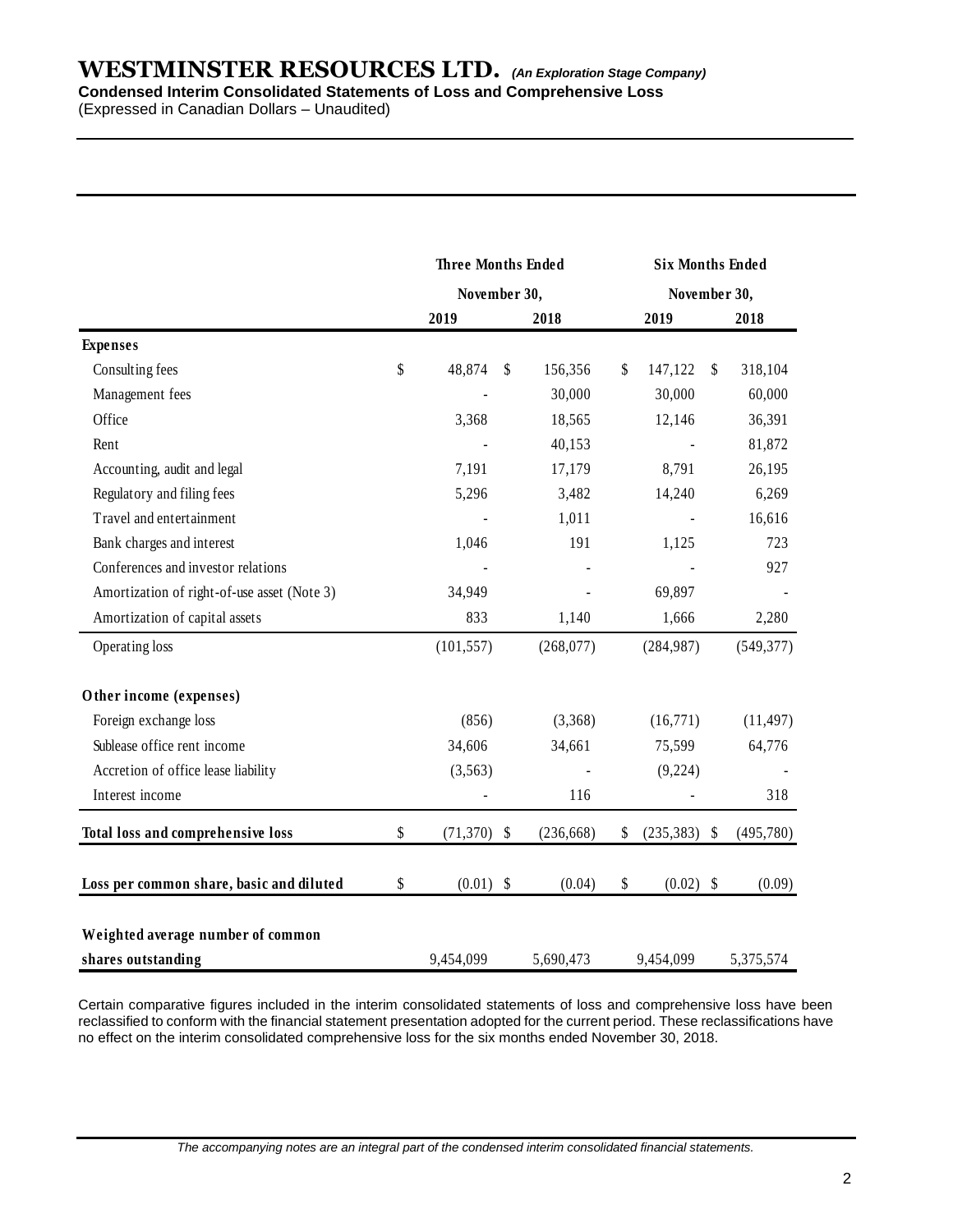# **Condensed Interim Consolidated Statements of Changes in Shareholders' Equity**

(Expressed in Canadian Dollars – Unaudited)

|                                                     | <b>Share Capital</b> |               |    |                 |    |                     |                               |
|-----------------------------------------------------|----------------------|---------------|----|-----------------|----|---------------------|-------------------------------|
|                                                     | <b>Number</b>        | Amount        |    | <b>Reserves</b> |    | <b>Deficit</b>      | Total shareholder's<br>equity |
| <b>Balance - May 31, 2018</b>                       | $5,064,099$ \$       | 19,843,106 \$ |    | 2,289,468       | -S | $(19,732,716)$ \$   | 2,399,858                     |
| Shares issued for acquisition of exploration assets | 3,800,000            | 2,470,000     |    |                 |    |                     | 2,470,000                     |
| Net loss and comprehensive loss for the period      |                      |               |    |                 |    | (495,780)           | (495,780)                     |
| <b>Balance - November 30, 2018</b>                  | 8,864,099            | 22,313,106    |    | 2,289,468       |    | $(20, 228, 496)$ \$ | 4,374,078                     |
| <b>Balance - May 31, 2019</b>                       | 9,454,099 \$         | 22,506,606    | -8 | 2,289,468       | -S | $(22, 472, 357)$ \$ | 2,323,717                     |
| Net loss and comprehensive loss for the period      |                      |               |    |                 |    | (235, 383)          | (235, 383)                    |
| <b>Balance - November 30, 2019</b>                  | 9,454,099            | 22,506,606    |    | 2,289,468       |    | $(22,707,740)$ \$   | 2,088,334                     |

 *The accompanying notes are an integral part of the condensed interim consolidated financial statements*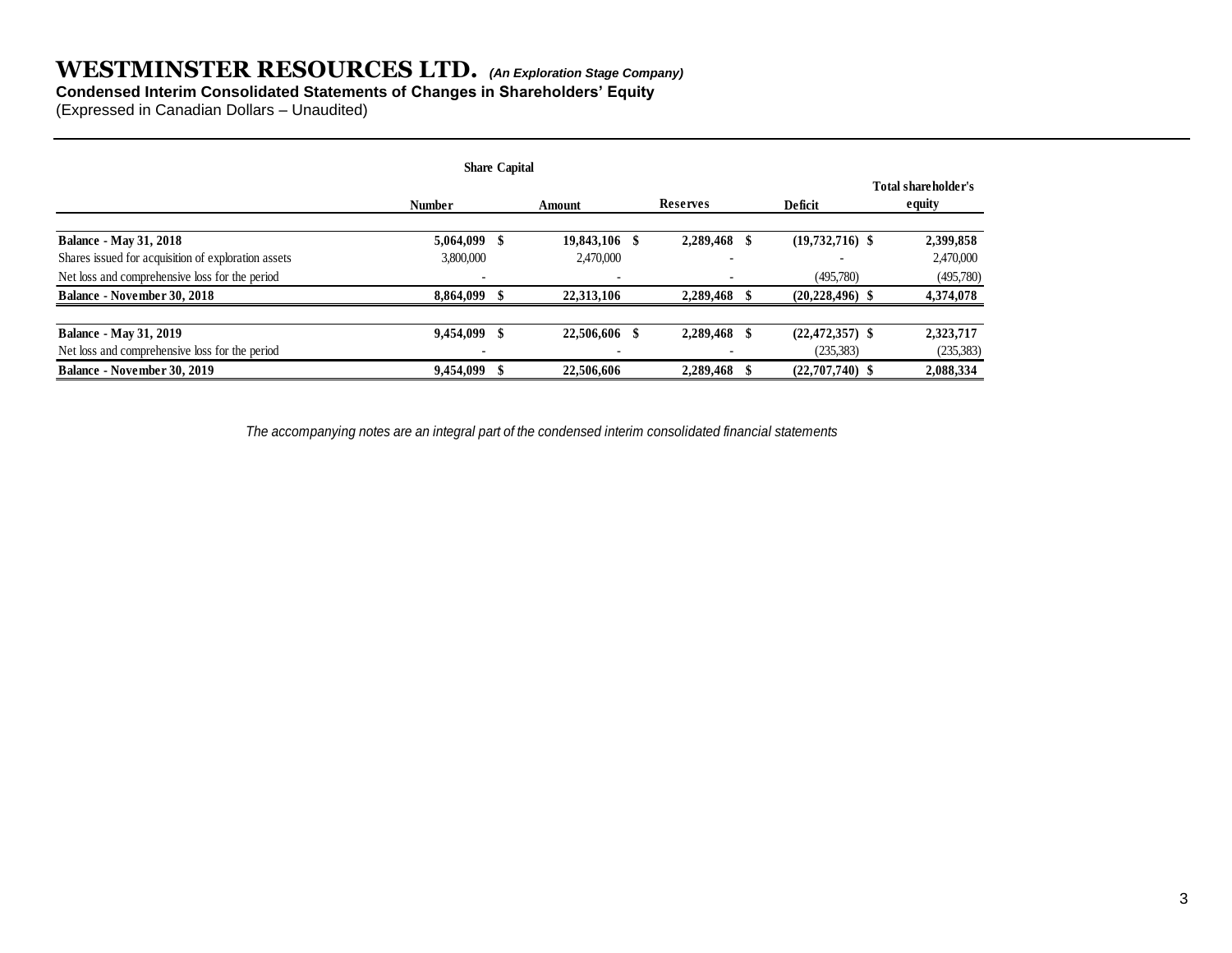# **Condensed Interim Consolidated Statement of Cash Flows**

(Expressed in Canadian Dollars – Unaudited)

|                                                                                                                    | For the Six Months Ended |                        |                                     |  |  |
|--------------------------------------------------------------------------------------------------------------------|--------------------------|------------------------|-------------------------------------|--|--|
|                                                                                                                    |                          |                        | November 30, 2019 November 30, 2018 |  |  |
| Cash flows from operating activities                                                                               |                          |                        |                                     |  |  |
| Loss for the period                                                                                                | \$                       | $(235, 383)$ \$        | (495,780)                           |  |  |
| Items not affecting cash:                                                                                          |                          |                        |                                     |  |  |
| Amortization of capital assets                                                                                     |                          | 1,666                  | 2,280                               |  |  |
| Amortization of right-of-use asset                                                                                 |                          | 69,897                 |                                     |  |  |
| Accretion of office lease liability                                                                                |                          | 9,224                  |                                     |  |  |
| Accrued interest on short-term borrowing                                                                           |                          | 875                    |                                     |  |  |
| Changes in non-cash working capital items:                                                                         |                          |                        |                                     |  |  |
| Decrease in receivables                                                                                            |                          | 7,696                  | 45,978                              |  |  |
| Decrease/(Increase) in prepaid expenses and deposits                                                               |                          | 750                    | (4, 354)                            |  |  |
| Increase in accounts payable/accrued liabilities/short-term borrowings                                             |                          | 158,722                | 262,984                             |  |  |
| Net cash provided by (used in) operating activities                                                                |                          | 13,447                 | (188, 892)                          |  |  |
| Cash flows from investing activities<br>Exploration and evaluation assets<br>Net cash used in investing activities |                          | (26, 506)<br>(26, 506) | (255, 449)<br>(255, 449)            |  |  |
| <b>Cash flows from ficancing activities</b>                                                                        |                          |                        |                                     |  |  |
| Short-term borrowing                                                                                               |                          | 105,066                |                                     |  |  |
| Lease payments                                                                                                     |                          | (83,090)               |                                     |  |  |
| Net cash provided by financing activities                                                                          |                          | 21,976                 |                                     |  |  |
| Net change in cash for the period                                                                                  |                          | 8,917                  | (434, 341)                          |  |  |
| Cash - beginning of the period                                                                                     |                          | 9,719                  | 486,879                             |  |  |
| Cash - end of the period                                                                                           | \$                       | 18,636                 | $\sqrt{3}$<br>52,538                |  |  |
|                                                                                                                    |                          |                        |                                     |  |  |
| Supplemental cash flow information                                                                                 |                          |                        |                                     |  |  |
| Shares issued for acquistions of mineral property                                                                  | \$                       |                        | \$<br>2,470,000                     |  |  |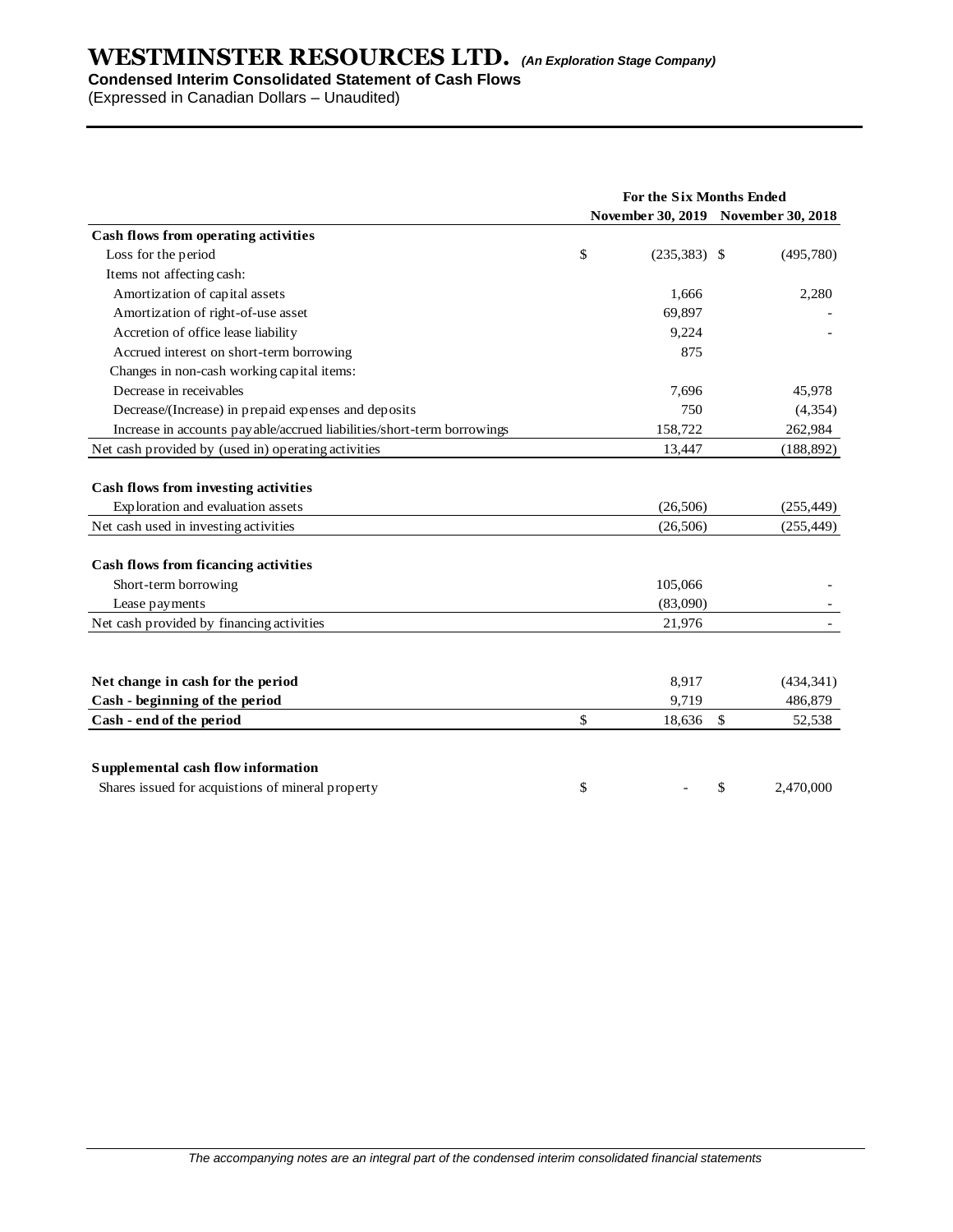For the six months ended November 30, 2019 (Expressed in Canadian Dollars – Unaudited)

# **1. Nature of Operations and Going Concern**

Westminster Resources Ltd. *(an Exploration Stage Company)* was incorporated under the *Business Corporations Act* of British Columbia, Canada on December 1, 2005 and maintains its corporate head office at Suite 1100 - 595 Howe Street, Vancouver, British Columbia, V6C 2T5. The Company's common shares are listed on the TSX Venture Exchange (TSX.V: WMR) in Canada. Westminster Resources Ltd. and its subsidiaries (collectively referred to as the "Company" or "Westminster") are principally engaged in the acquisition, exploration, and development of mineral properties as described herein.

Effective August 29, 2019, the Company consolidated its common shares on a 5:1 basis. These condensed interim consolidated financial statements reflect the share consolidation

These condensed interim consolidated financial statements have been prepared on a going concern basis, which presumes the realization of assets and discharge of liabilities in the normal course of business for the foreseeable future. However, there are factors that management has identified that may cast significant doubt on the entities ability to continue as a going concern.

For the six months ended November 30, 2019, the Company reported a net loss of \$235,383 (2018 – \$495,780) and an accumulated deficit of \$22,707,740 (May 31, 2019 - \$22,472,357). As at November 30, 2019, the Company had negative working capital of \$1,303,598 (May 31, 2019 – \$881,631). The Company has no source of operating cash flow and relies on issuances of equity to finance operations, including exploration of its exploration and evaluation ("E&E") assets.

The ability of the Company to continue as a going concern and meet its commitments as they become due, including completion of the acquisition, exploration and development of its E&E assets, is dependent on the Company's ability to obtain the necessary financing. Management is planning to raise additional capital to finance operations and expected growth, if necessary, or alternatively to dispose of its interests in certain properties. The outcome of these matters cannot be predicted at this time. If the Company is unable to obtain additional financing, the Company may be unable to continue as a going concern.

The business of mining exploration involves a high degree of risk and there is no assurance that current exploration projects will result in future profitable mining operations. The Company has significant cash requirements to meet its administrative overhead, pay its liabilities and maintain its E&E assets. The recoverability of amounts shown for E&E assets is dependent on several factors. These include the discovery of economically recoverable reserves, the ability of the Company to obtain the necessary financing to complete the development of these properties and future profitable production or proceeds from disposition of E&E assets.

These condensed consolidated interim financial statements have been prepared in accordance with International Financial Reporting Standards ("IFRS") applicable to a going concern. Accordingly, they do not give effect to adjustments that may be necessary should the Company be unable to continue as a going concern, and therefore, be required to realize its assets and liquidate its liabilities and commitments in other than the normal course of business.

## **2. Basis of Presentation and Statement of Compliance**

These unaudited condensed interim consolidated financial statements have been prepared in accordance with IFRS applicable to the preparation of interim financial statements, including International Accounting Standards 34, *Interim Financial Reporting*, as issued by the International Accounting Standards Board ("IASB"). The accounting policies applied in the preparation of these unaudited condensed interim consolidated financial statements are consistent with those applied and disclosed in the Company's audited consolidated financial statements for the year ended May 31, 2019, except as noted below. These unaudited condensed interim financial statements should be read in conjunction with the Company's audited consolidated financial statements for the year ended May 31, 2019, which have been prepared in accordance with IFRS as issued by the IASB.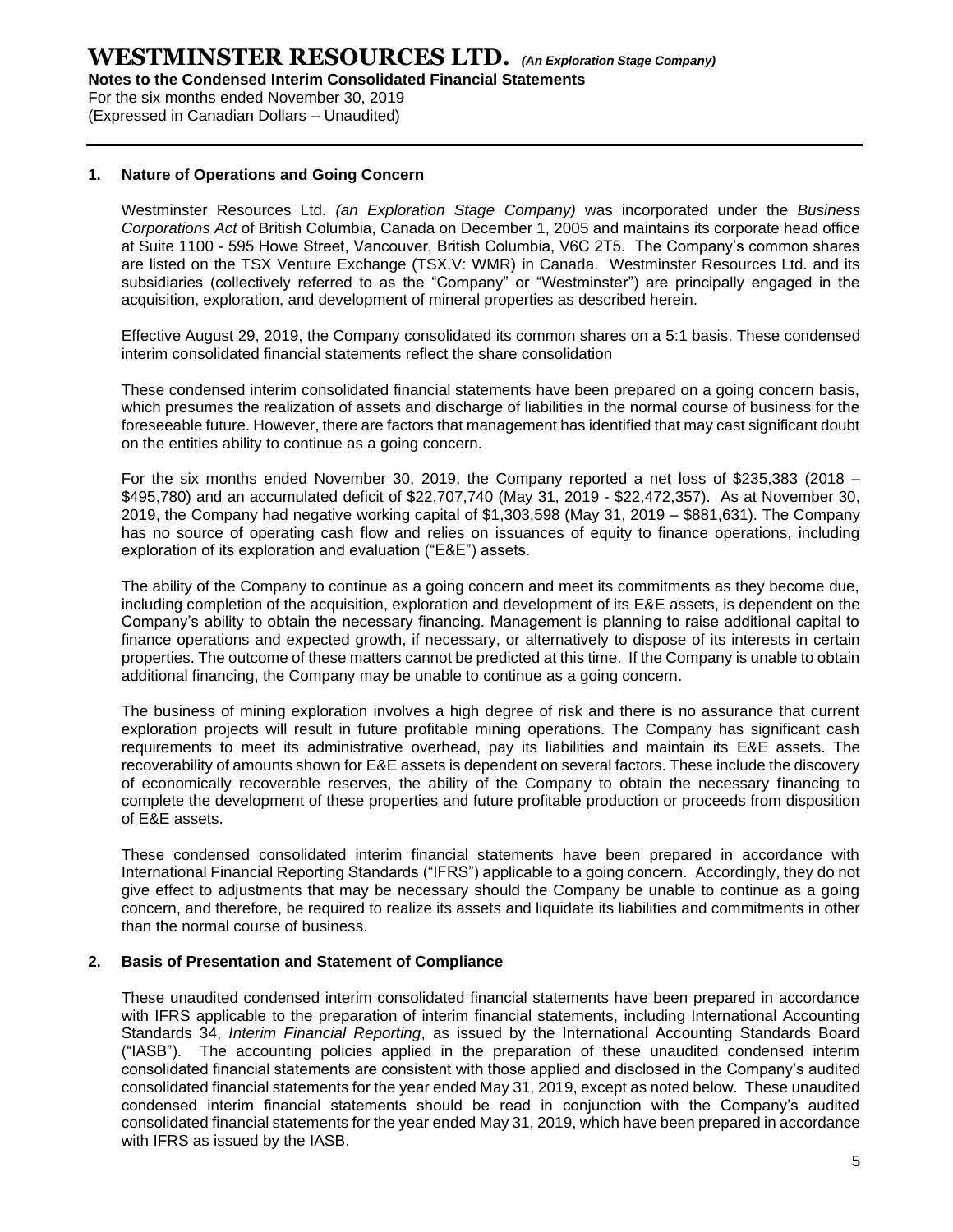For the six months ended November 30, 2019 (Expressed in Canadian Dollars – Unaudited)

# **2. Basis of Presentation and Statement of Compliance** (continued)

These condensed interim consolidated financial statements were authorized for issue by the Company's Board of Directors on January 29, 2020.

The preparation of financial statements requires the use of certain critical accounting estimates. It also requires management to exercise judgement in applying the Company's accounting policies. The significant accounting judgements, estimates and assumptions in the preparation of these condensed interim consolidated financial statements are consistent with those applied and disclosed in Note 2 of the Company's audited financial statements as at and for the year ended May 31, 2019.

These unaudited condensed interim consolidated financial statements include the accounts of the Company and its wholly-owned integrated subsidiaries, Minera Westminster, S.A. de C.V. ("Minera Westminster") and Servicios Westminster, S.A. de C.V. ("Servicios Westminster") and Westminster Peru SAC. All significant inter-company balances and transactions have been eliminated upon consolidation.

## **3. New Standards and Interpretations**

## *IFRS 16 Leases*

In January 2016, the IASB issued IFRS 16 Leases which replaces the previous leases standard, IAS 17 Leases. IFRS 16 eliminates the classification of leases as either operating leases or finance leases as is required by IAS 17 and, instead, introduces a single lessee accounting model. Lessors continue to classify leases as operating leases or finance leases, and account for those two types of leases differently. IFRS 16 is effective for periods beginning on or after January 1, 2019.

On adoption of IFRS 16, the Company recognized lease liabilities in relation to leases which had previously been classified as operating leases under the principles of IAS 17 Leases. These liabilities were measured at the present value of the remaining lease payments excluding renewal options as they are not expected to be exercised, discounted using the Company's incremental borrowing rate as of June 1, 2019. The weighted average incremental borrowing rate applied to the lease liabilities on June 1, 2019 was 9.24%.

The following is a reconciliation of total off-balance operating lease commitments at May 31, 2019 to the lease liabilities recognized at June 1, 2019:

| Total operating lease commitments disclosed at May 31, 2019<br>Less: short-term leases | 289,693   |
|----------------------------------------------------------------------------------------|-----------|
| Current operating lease liabilities before discounting                                 | 289.693   |
| Discounted using incremental borrowing rate                                            | (21, 755) |
| Total current lease liabilities recognized under IFRS 16 at June 1, 2019               | 267,938   |

The associated right-of-use asset for the property lease was measured on a retrospective basis as if the new rules had always been applied adjusted by the amount of any prepaid or accrued lease payments and deferred lease inducement relating to that lease recognized in the statement of financial position as at May 31, 2019. There were no onerous lease contracts that would have required an adjustment to the right-of-use assets to the date of initial application.

The recognized right-of-use asset relates to the lease on the Canadian facilities. The change in accounting policy affected the following items in the statement of financial position on June 1, 2019:

- Right-of-use assets increased by \$267,938
- Lease liabilities increased by \$267,938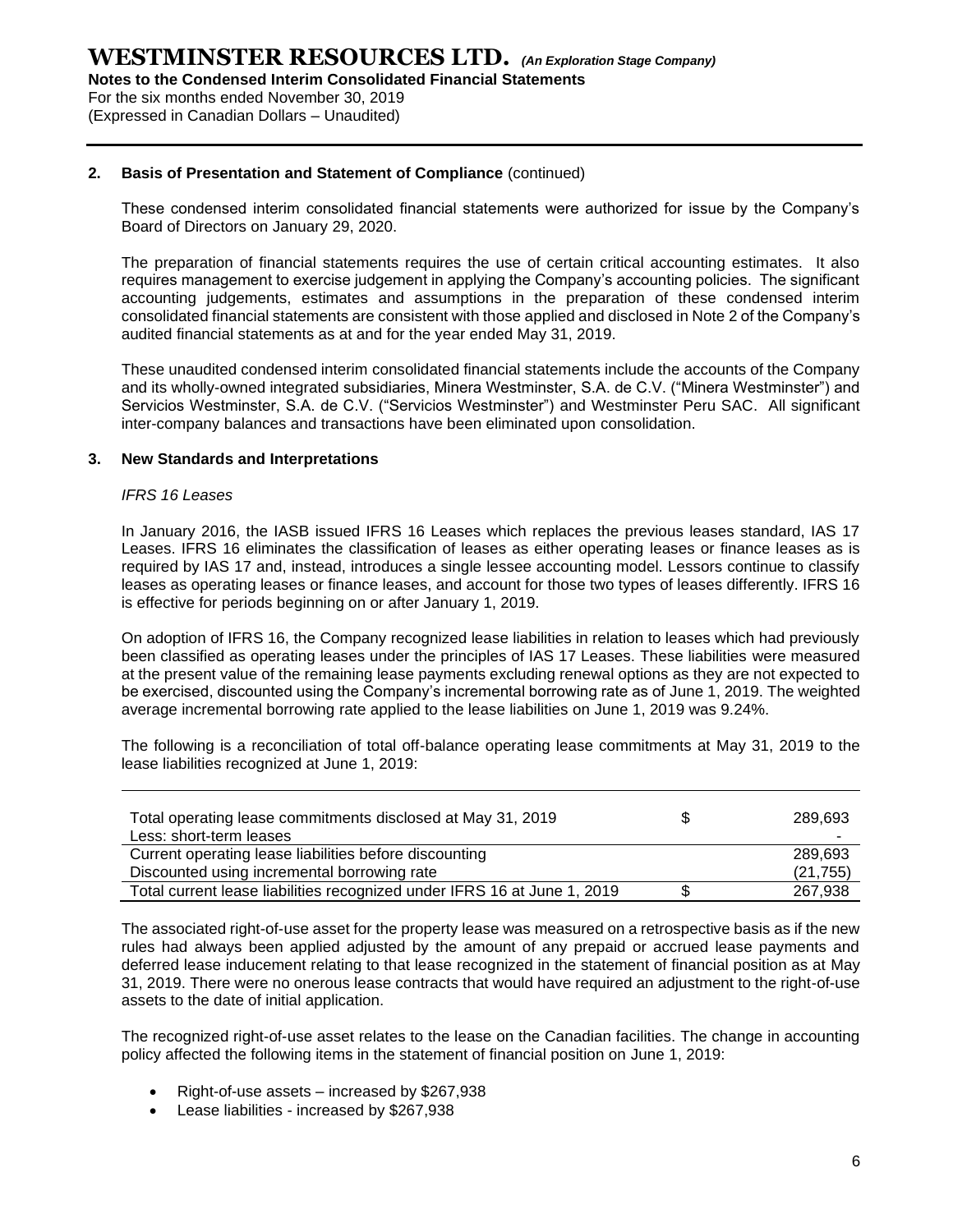**Notes to the Condensed Interim Consolidated Financial Statements**

For the six months ended November 30, 2019

(Expressed in Canadian Dollars – Unaudited)

# **3. New Standards and Interpretations** (continued)

In applying IFRS 16 for the first time, the Company used the following practical expedients permitted by the standard:

- reliance on previous assessments on whether leases are onerous
- elected to account for the payments for short-term leases and leases of low-value assets as an expense in the statement of loss on a straight-line basis over the lease term
- the use of hindsight in determining the lease term where the contract contains options to extend or terminate the lease.

For the six months ending November 30, 2019 depreciation of the right of use asset was \$69,897. The right of use asset is depreciated on a straight-line basis over the term of the lease.

| Right of use asset, June 1, 2019<br>Depreciation of right of use asset | 267.938<br>(69, 897) |
|------------------------------------------------------------------------|----------------------|
| Right of use asset, November 30, 2019                                  | 198.041              |

For the six months ending November 30, 2019, finance charges on the lease liability were \$9,224. The lease term matures on April 30, 2021.

| Balance at May 31, 2019                                  |          |
|----------------------------------------------------------|----------|
| Office Lease Liability recognized on adoption of IFRS 16 | 267,938  |
| Office Lease payments                                    | (83,090) |
| Accretion                                                | 9,224    |
| Balance at November 30, 2019                             | 194,072  |
|                                                          |          |
| Current lease liability                                  | 157,775  |
| Long-term lease liability                                | 36,297   |
| Total office lease liability at November 30, 2019        | 194,072  |
|                                                          |          |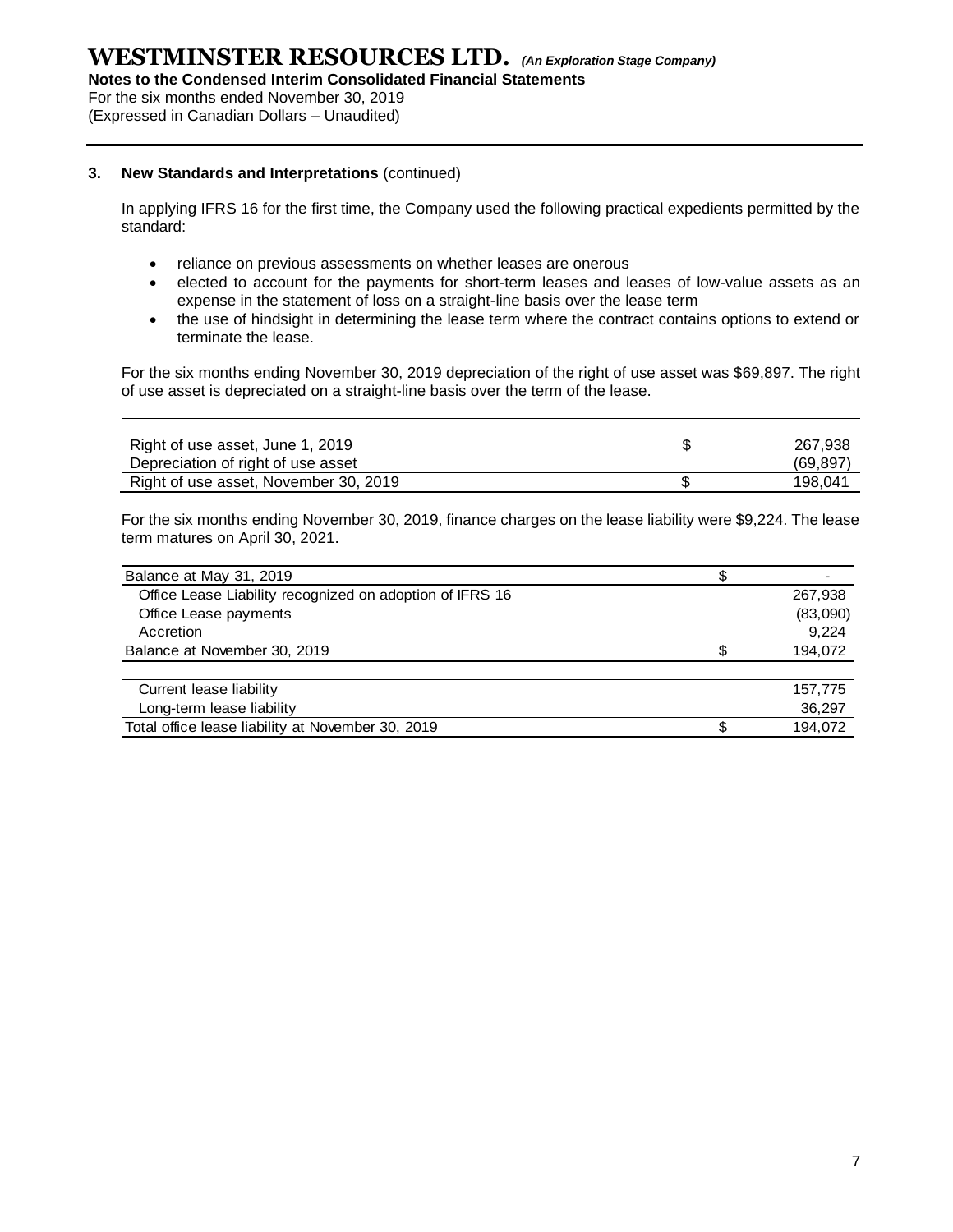**Notes to the Condensed Interim Consolidated Financial Statements**

For the six months ended November 30, 2019

(Expressed in Canadian Dollars – Unaudited)

# **4. Exploration and Evaluation Assets**

The Company's interests in exploration and evaluation assets are located in Sonora, Mexico, Peru and Saskatchewan, Canada. The following table outlines the expenditures for the year ended May 31, 2019 and the ending balance as at November 30, 2019:

|                                   |    | Balance as at<br>Balance as at |    |             |    | Balance as at                    |                |                   |
|-----------------------------------|----|--------------------------------|----|-------------|----|----------------------------------|----------------|-------------------|
|                                   |    | May 31, 2018                   |    |             |    | Additions May 31, 2019 Additions |                | November 30, 2019 |
| El Cobre Project, Sonora, Mexico: |    |                                |    |             |    |                                  |                |                   |
| Acquisition costs                 | S  | 151,731                        | \$ |             | \$ | 151,731                          | \$             | \$<br>151,731     |
| <b>Exploration expenditures</b>   |    |                                |    |             |    |                                  |                |                   |
| Property maintenance              |    | 396,562                        |    | 24,273      |    | 420,835                          |                | 420,835           |
| Assays and reports                |    | 109,514                        |    |             |    | 109,514                          |                | 109,514           |
| Consulting and engineering        |    | 339,644                        |    | 15,000      |    | 354,644                          |                | 354,644           |
| <b>Drilling</b>                   |    | 329,642                        |    |             |    | 329,642                          |                | 329,642           |
| Field expenses                    |    | 672,809                        |    |             |    | 672,809                          |                | 672,809           |
| Geology and geophysics            |    | 349,729                        |    |             |    | 349,729                          |                | 349,729           |
| Travel                            |    | 82,946                         |    |             |    | 82,946                           |                | 82,946            |
| Write-down                        |    | (794, 070)                     |    | (1,677,780) |    | (2,471,850)                      |                | (2,471,850)       |
|                                   |    | 1,638,507                      |    | (1,638,507) |    |                                  |                |                   |
| Ilo Norte/Ilo Este Project, Peru: |    |                                |    |             |    |                                  |                |                   |
| Acquisition costs                 |    | 219,525                        |    | 2,872,779   |    | 3,092,304                        | 26,506         | 3,118,810         |
| <b>Exploration expenditures</b>   |    |                                |    |             |    |                                  |                |                   |
| Consulting and engineering        |    | 19,470                         |    | 62,160      |    | 81,630                           |                | 81,630            |
| Write-down                        |    |                                |    | (84, 101)   |    | (84, 101)                        |                | (84, 101)         |
|                                   |    | 238,995                        |    | 2,850,838   |    | 3,089,833                        | 26,506         | 3,116,339         |
| La Ronge, Saskatchewan:           |    |                                |    |             |    |                                  |                |                   |
| Acquisition costs                 |    |                                |    | 70,000      |    | 70,000                           |                | 70,000            |
|                                   |    |                                |    | 70,000      |    | 70,000                           | $\blacksquare$ | 70,000            |
|                                   |    |                                |    |             |    |                                  |                |                   |
|                                   | \$ | 1,877,502                      |    | \$1,282,331 |    | \$3,159,833                      | \$26,506       | \$<br>3,186,339   |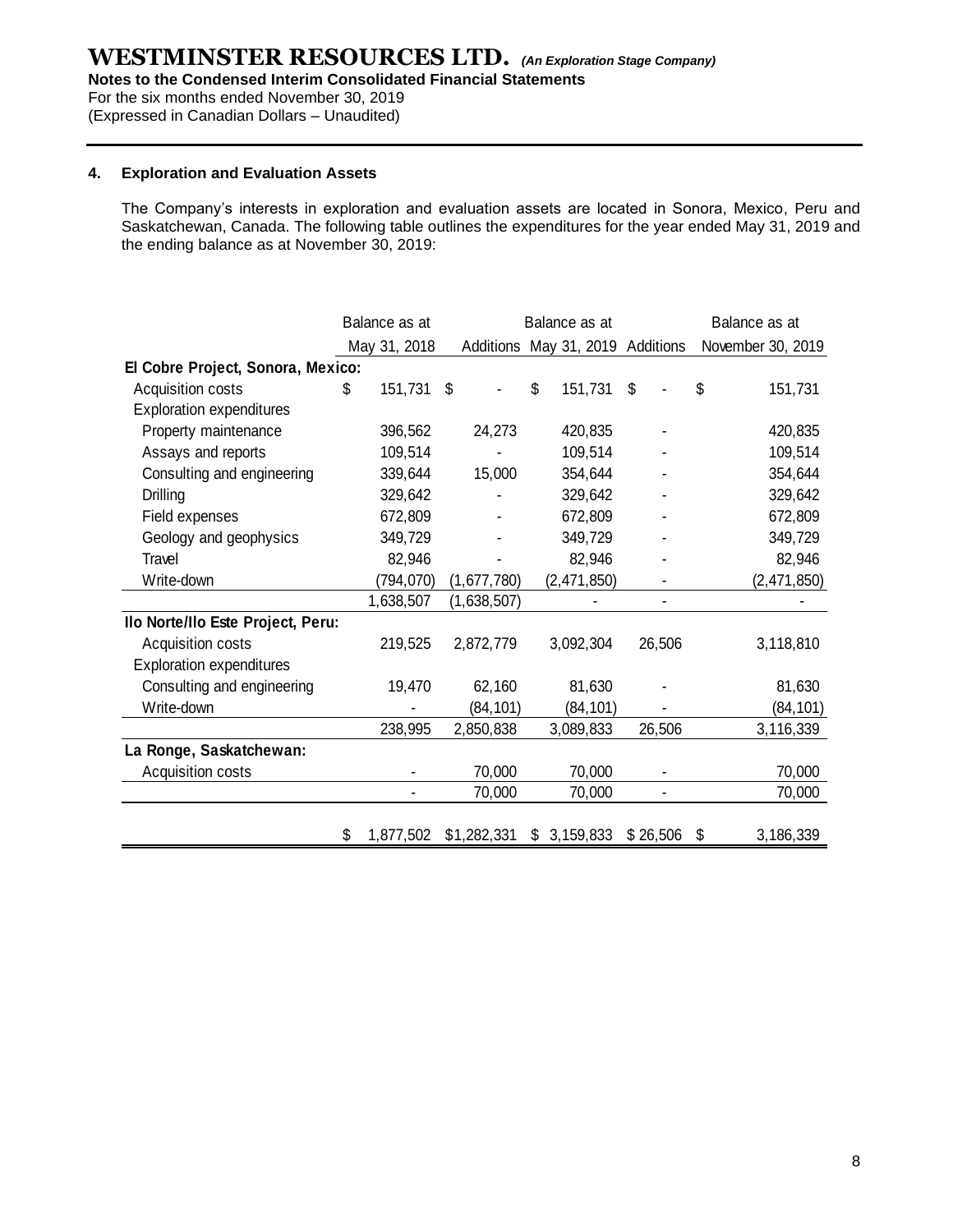**Notes to the Condensed Interim Consolidated Financial Statements**

For the six months ended November 30, 2019 (Expressed in Canadian Dollars – Unaudited)

# **4. Exploration and Evaluation Assets** (continued)

# **a) Ilo Norte and Ilo Este, Peru**

The Company signed an agreement dated February 6, 2018 with Latin Resources Limited ("Latin") to acquire a 100% interest in a portfolio of concessions in southern Peru. This transaction closed in July 2018.

The consideration is as follows:

Upon signing of the sale agreement, the Company will issue to Latin a total of 3.8 million common shares of the Company (issued with a fair value of \$2,470,000), which will be placed in voluntary escrow and held until the concessions have been transferred to the Company or its subsidiary, but shall be released from escrow as follows:

- 200,000 shares will be released 6 months from the date of the sale agreement;
- 600,000 shares will be released 12 months from the date of the sale agreement; and
- 3,000,000 shares will be released 18 months from the date of the sale agreement.

Further consideration is as follows:

- A lump sum cash payment of US\$150,000 (\$189,525 paid) on the signing of the sale agreement; and
- A final payment of US\$100,000 (\$135,263 included in accrued liabilities) on the 12-month anniversary of the signing of the sale agreement.

The shares were issued on November 15, 2018.

In connection with the agreement, 190,000 shares with a fair value of \$123,500 were issued as finders fees on January 7, 2019 with a market value of \$123,500.

In September 2019, Latin extended the due date of the final payment of US\$100,000 to June 30, 2020.

During the year ended May 31, 2019, the Company did not renew certain claims and recorded a write down of \$84,801.

On August 16, 2018, the Company entered into a Farm-In Agreement with AusQuest Limited ("AusQuest") pursuant to which AusQuest will complete 13,000 metres of drilling over 7.5 years to earn a 65% interest in 6 of the Peruvian copper claims acquired by the Company. AusQuest has the option to earn 75% by also completing a Pre-Feasibility Study covering these 6 claims. Terms of the agreement are as follows:

- 18-month Phase 1 program to identify drill targets;
- 3-year Phase 2 program of a minimum 3,000 metres of drilling to earn an initial 35% interest;
- 3-year Phase 3 program of a further 10,000 metres of drilling or US\$2.5 million of additional expenditures to achieve 65% interest; and
- Phase 4 PFS program to complete a Pre-Feasibility Study to achieve a 75% interest.

Once AusQuest has earned a 75% interest, it can offer to buy out the Company's remaining 25% interest (with a 2% NSR royalty) for fair market value.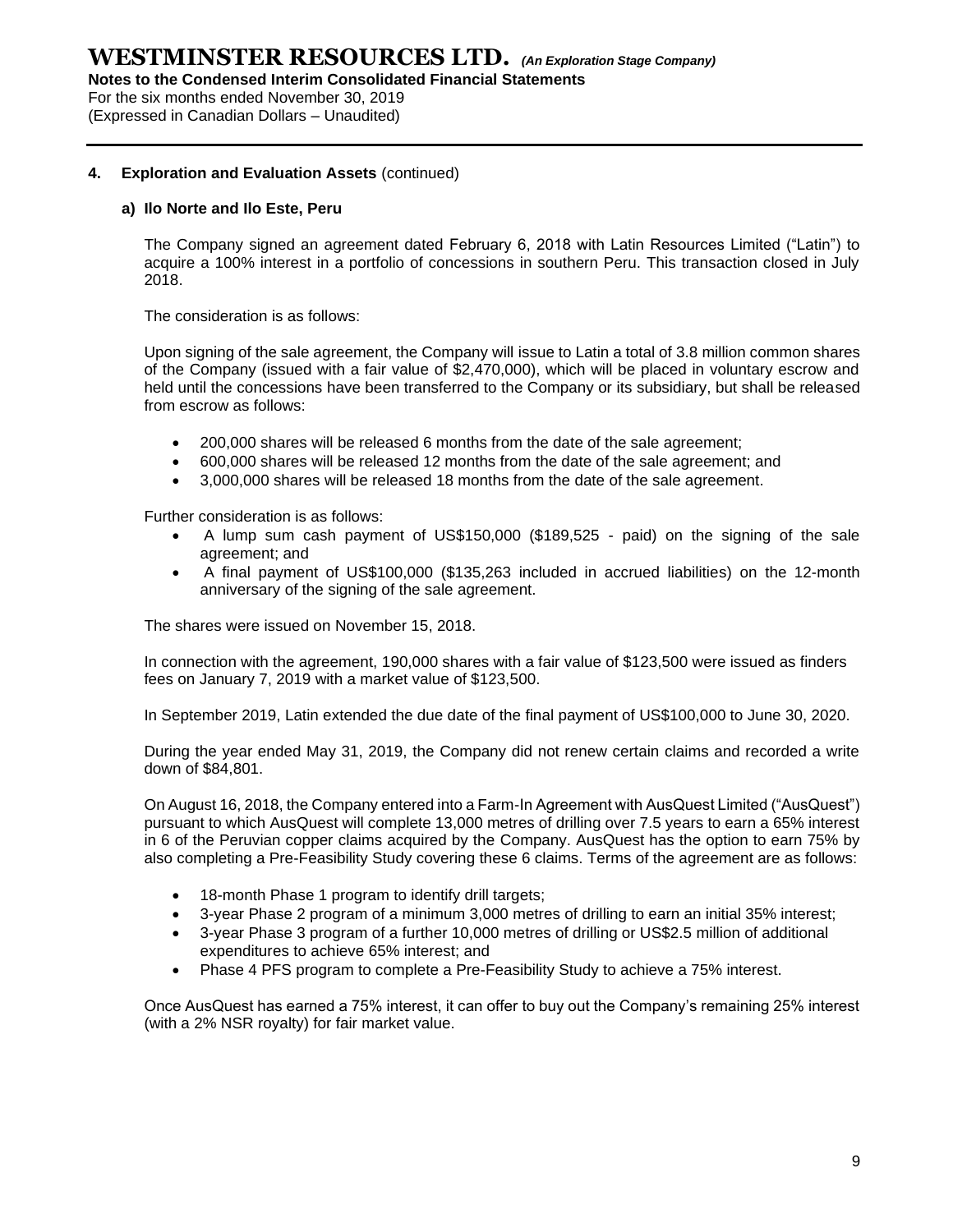**Notes to the Condensed Interim Consolidated Financial Statements**

For the six months ended November 30, 2019 (Expressed in Canadian Dollars – Unaudited)

## **4. Exploration and Evaluation Assets** (continued)

## **b) La Ronge, Saskatchewan**

Pursuant to a Letter of Intent dated August 7, 2018, the Company acquired an option to purchase up to an 80% interest in two mineral claims located in the La Ronge district of Saskatchewan. The Company may acquire a 50% interest in the property by issuing 400,000 common shares of the Company upon receipt of TSX Venture Exchange approval of the transaction (issued December 11, 2018 (the "Approval Date") with a fair value of \$70,000). The Company may earn an additional 10% interest by incurring \$100,000 in exploration expenditures and issuing an additional 400,000 common shares by the first anniversary of the Approval Date; an additional 10% interest by incurring \$100,000 in exploration expenditures by the second anniversary of the Approval Date; and a final 10% interest to bring its total ownership interest to 80% by incurring \$200,000 in exploration expenditures by the third anniversary of the Approval Date.

# **5. Share Capital and Reserves**

## *a) Authorized*

The Company is authorized to issue an unlimited number of common shares without par value.

On August 29, 2019, the Company completed a 5 for 1 share consolidation. The Company's outstanding options and warrants were adjusted on the same basis (1 for 5) as the common shares, with proportionate adjustments being made to the exercise prices. All share, option and warrant information have been retrospectively adjusted to reflect the share consolidation.

*b) Private Placements and Share Issuances*

During the year ended May 31, 2019, the Company:

- i) issued 3,800,000 common shares with a fair value of \$2,470,000 pursuant to the acquisition of the Ilo Norte and Ilo Este properties and on January 7, 2019 the Company issued 190,000 common shares with a fair value of \$123,500 which were issuable as finders' fees pursuant to the acquisition.
- ii) issued 400,000 common shares pursuant to the La Ronge acquisition with a fair market value of \$70,000.
- *c) Stock Options*

The Company has a stock option plan (the "Plan") in place that allows for the reservation of common shares issuable under the Plan to a maximum of 10% of the number of issued and outstanding common shares of the Company at any given time. The exercise price of any stock option granted under the plan may not be less than the closing price of the Company's shares on the last business day immediately preceding the date of grant.

A summary of the status of the Company's stock options as at November 30, 2019 is presented below:

|          |              |           |                          |                                  | Remaining                |                |
|----------|--------------|-----------|--------------------------|----------------------------------|--------------------------|----------------|
| Exercise | Balance at   |           | Balance at Expiry        |                                  | contractual              | Number of      |
| Price    | June 1, 2019 | Expired   | November 30, 2019 Date   |                                  | life in vears            | options vested |
| 1.55     | 270,000      | (270,000) |                          | August 10, 2019                  |                          |                |
| Totals:  | 270,000      | (270,000) | $\overline{\phantom{0}}$ |                                  | $\overline{\phantom{0}}$ |                |
|          | l.55         | l.55      | $\overline{\phantom{0}}$ | Weighted average exercise prices |                          | -              |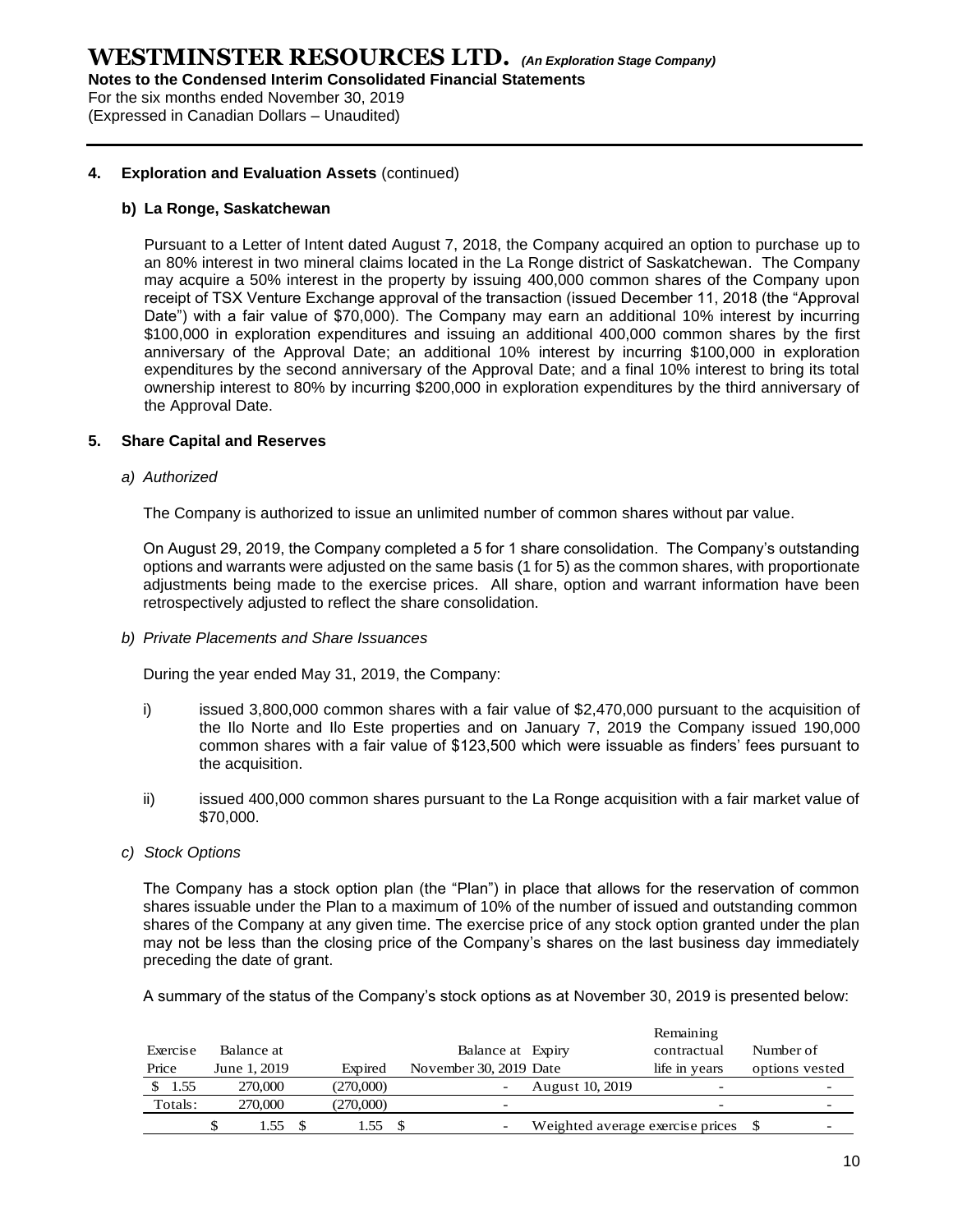For the six months ended November 30, 2019 (Expressed in Canadian Dollars – Unaudited)

# **5. Share Capital and Reserves** (continued)

## *d) Share Purchase Warrants*

|          |      |   |              |           |                        |                                       | Remaining     |                          |
|----------|------|---|--------------|-----------|------------------------|---------------------------------------|---------------|--------------------------|
| Exercise |      |   | Balance at   |           | Balance at Expiry      |                                       | contractual   |                          |
| Price    |      |   | June 1, 2019 | Expired   | November 30, 2019 Date |                                       | life in years |                          |
|          | 0.80 |   | 1,630,000    |           |                        | 1,630,000 May 24, 2022                |               | 2.48                     |
| S        | 0.80 |   | 774,000      |           |                        | 774,000 June 15, 2022                 |               | 2.54                     |
|          | 1.75 |   | 802,000      | (802,000) |                        | August 11, 2019                       |               | $\overline{\phantom{0}}$ |
|          |      |   | 3.206.000    | (802,000) | 2.404,000              |                                       |               | 2.50                     |
|          |      | S | 1.04         | 1.75      |                        | 0.80 Weighted average exercise prices |               |                          |

As at November 30, 2019, all of the above warrants were exercisable.

## **6. Related Party Transactions**

Key management personnel are persons responsible for planning, directing and controlling the activities of the entity, and include all directors and officers. Key management compensation during the six months ended November 30, 2019 and 2018 were as follows:

|                     | Six months ended  | Six months ended  |
|---------------------|-------------------|-------------------|
|                     | November 30, 2019 | November 30, 2018 |
| Short-term benefits | 90.000            | 166,897           |

Included in short term benefits are the following:

- (i) \$30,000 (2018 \$60,000) in management fees paid or accrued to a company controlled by Jason Cubitt, a director of the Company.
- (ii) \$30,000 (2018 \$24,750) in consulting fees paid or accrued to a company controlled by Alain Voisin, the Company's Chief Financial Officer.
- (iii) \$Nil (2018 \$59,647) in consulting fees recorded under E&E paid to Kerry Griffin, the former Vice President, Exploration.
- (iv) \$30,000 (2018-\$22,500) in director fees accrued to Christopher Gale, a director of the Company.

Included in accounts receivable is \$138,955 (May 31, 2019 - \$148,955) receivable from Jaxon Mining Inc., a Company which formerly had a shared Chief Financial Officer and shared directors, for former shared office space and administrative expenses. During the six months ended November 30, 2019, the Company received \$10,000 (2018 - \$16,731) from Jaxon Mining Inc. for former shared office and administrative expenses.

Included in accounts payable and accrued liabilities is \$303,550 (May 31, 2019 - \$222,800) in key management compensation payable to directors and officers.

The Optionor of the La Ronge, Saskatchewan property described in Note 4(b) is a company with a common director.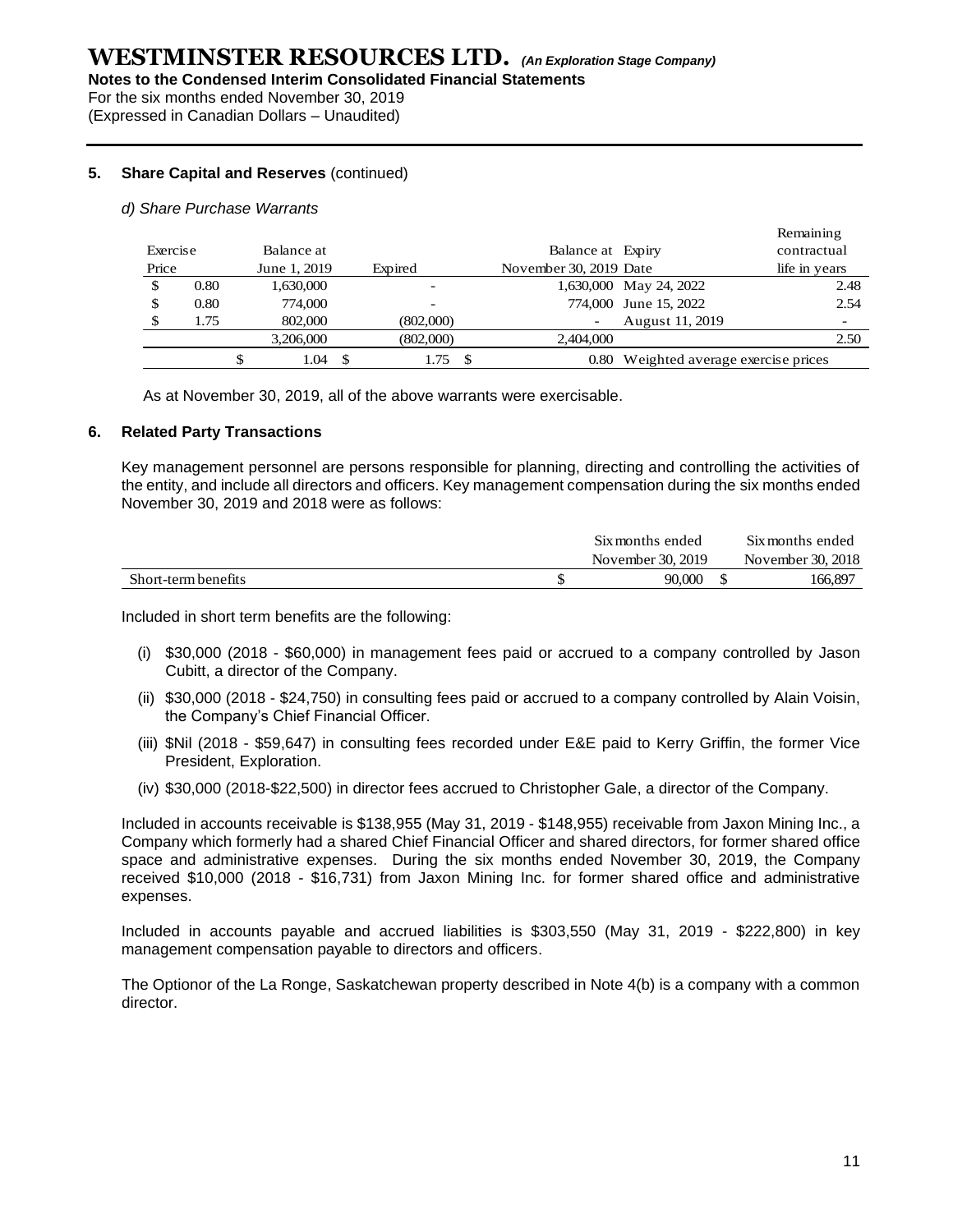For the six months ended November 30, 2019

(Expressed in Canadian Dollars – Unaudited)

# **7. Capital Assets**

|                            | <b>Office</b> |              |           |          |
|----------------------------|---------------|--------------|-----------|----------|
|                            | furniture and | <b>Field</b> | Computer  |          |
|                            | equipment     | equipment    | equipment | Total    |
|                            | $-$ \$ -      | $-$ \$ -     | $-$ \$ -  | $-$ \$ - |
| Cost:                      |               |              |           |          |
| Balance, May 31, 2019      | 94,962        | 74,353       | 26,428    | 195,743  |
| Additions                  |               |              |           |          |
| Balance, November 30, 2019 | 94,962        | 74,353       | 26,428    | 195,743  |
|                            |               |              |           |          |
| Accumulated amortization:  |               |              |           |          |
| Balance, May 31, 2019      | 92,613        | 61,627       | 24.831    | 179,071  |
| Charge for the period      | 352           | 955          | 359       | 1,666    |
| Balance, November 30, 2019 | 92,965        | 62,582       | 25,190    | 180,737  |
|                            |               |              |           |          |
| Net book value:            |               |              |           |          |
| Balance, May 31, 2019      | 2,349         | 12,726       | 1,597     | 16,672   |
| Balance, November 30, 2019 | 1,997         | 11,771       | 1,238     | 15,006   |

# **8. Short-Term Borrowing**

The Company has entered into arrangements with four lenders to provide funds on a short-term basis.

The arrangement with the first arm's length lender is for up to \$16,000, repayable on demand (not prior to October 15, 2019), with an annual interest rate of 5%. As at November 30, 2019, a total of \$15,950 had been advanced.

The arrangement with the second arm's length lender is for an amount of \$26,506, repayable on demand (not prior to October 15, 2019) with no provision for interest and preferred creditor status. As at November 30, 2019, the amount of \$26,506 was outstanding.

The arrangement with the third lender is with Ore Capital Partners Ltd., a shareholder of the Company with a common director, for an amount of \$24,510, repayable on demand with no provision for interest. As at November 30, 2019, the amount of \$24,510 was outstanding.

On September 12, 2019, as amended October 21, 2019, an arrangement was entered into with a fourth arm's length lender to provide funds of up to \$50,000, repayable on demand (not prior to December 31, 2019), with an annual interest rate of 10%, and preferred creditor status. As at November 30, 2019, a total of \$38,100 had been advanced.

As at November 30, 2019, a combined total of \$105,941 in short-term borrowing including accrued interest was outstanding.

# **9. Management of Capital**

The Company's objectives when managing capital are to safeguard the Company's ability to continue as a going concern in order to pursue the sourcing and exploration of its resource property. The Company does not have any externally imposed capital requirements to which it is subject.

The Company considers the aggregate of its share capital, contributed surplus and deficit as capital. The Company manages the capital structure and makes adjustments to it in light of changes in economic conditions and the risk characteristics of the underlying assets. To maintain or adjust the capital structure, the Company may attempt to issue new shares or dispose of assets or adjust the amount of cash.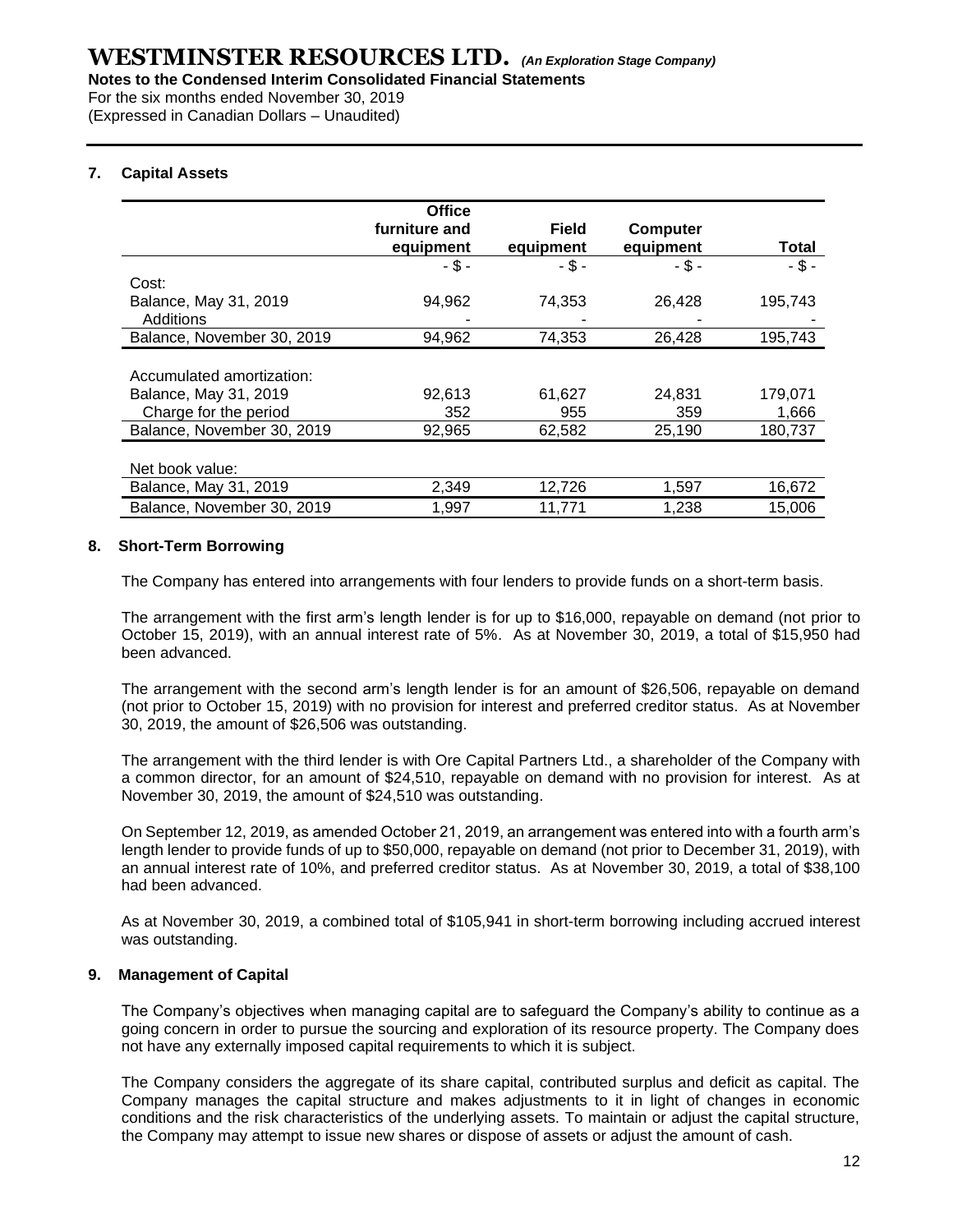For the six months ended November 30, 2019

(Expressed in Canadian Dollars – Unaudited)

# **10. Financial Instruments and Financial Risk**

The Company's financial instruments consist of cash, accounts receivable, deposits, accounts payable and accrued liabilities, and short-term borrowing. The fair values of these financial instruments approximate their carrying values.

An entity classifies fair value measurements using a fair value hierarchy that reflects the significance of the inputs used in making the measurement. The fair value hierarchy has the following levels:

Level 1 - quoted prices (unadjusted) in active markets for identical assets or liabilities;

Level 2 - inputs other than quoted prices included in Level 1 that are observable for the asset or liability, either directly (i.e. as prices) or indirectly (i.e. derived from prices); and

Level 3 - inputs for the asset or liability that are not based on observable market data (unobservable inputs).

Fair Value of Financial Instruments

The Company's financial assets include cash and are classified as Level 1. The carrying value of these instruments approximates their fair values due to the relatively short periods of maturity of these instruments.

Fair value

The fair value of the Company's financial instruments approximates their carrying value as at November 30, 2019 because of the demand nature or short‐term maturity of these instruments.

Financial risk management objectives and policies

The Company's financial instruments include cash and accounts payable. The risks associated with these financial instruments and the policies on how to mitigate these risks are set out below.

Management manages and monitors these exposures to ensure appropriate measures are implemented on a timely and effective manner.

## Currency risk

The Company's expenses are denominated in Canadian dollars. The Company's corporate office is based in Canada and current exposure to exchange rate fluctuations is minimal.

The Company does not have any significant foreign currency denominated monetary liabilities.

Interest rate risk

The Company is exposed to interest rate risk on the variable rate of interest earned on bank deposits. The fair value interest rate risk on bank deposits is insignificant as the deposits are short-term.

The Company has not entered into any derivative instruments to manage interest rate fluctuations.

(i) Credit risk

Credit risk is the risk of loss associated with the counterparty's inability to fulfill its payment obligations. Financial instruments that potentially subject the Company to concentrations of credit risks consist principally of cash. To minimize the credit risk the Company places these instruments with a high quality financial institution.